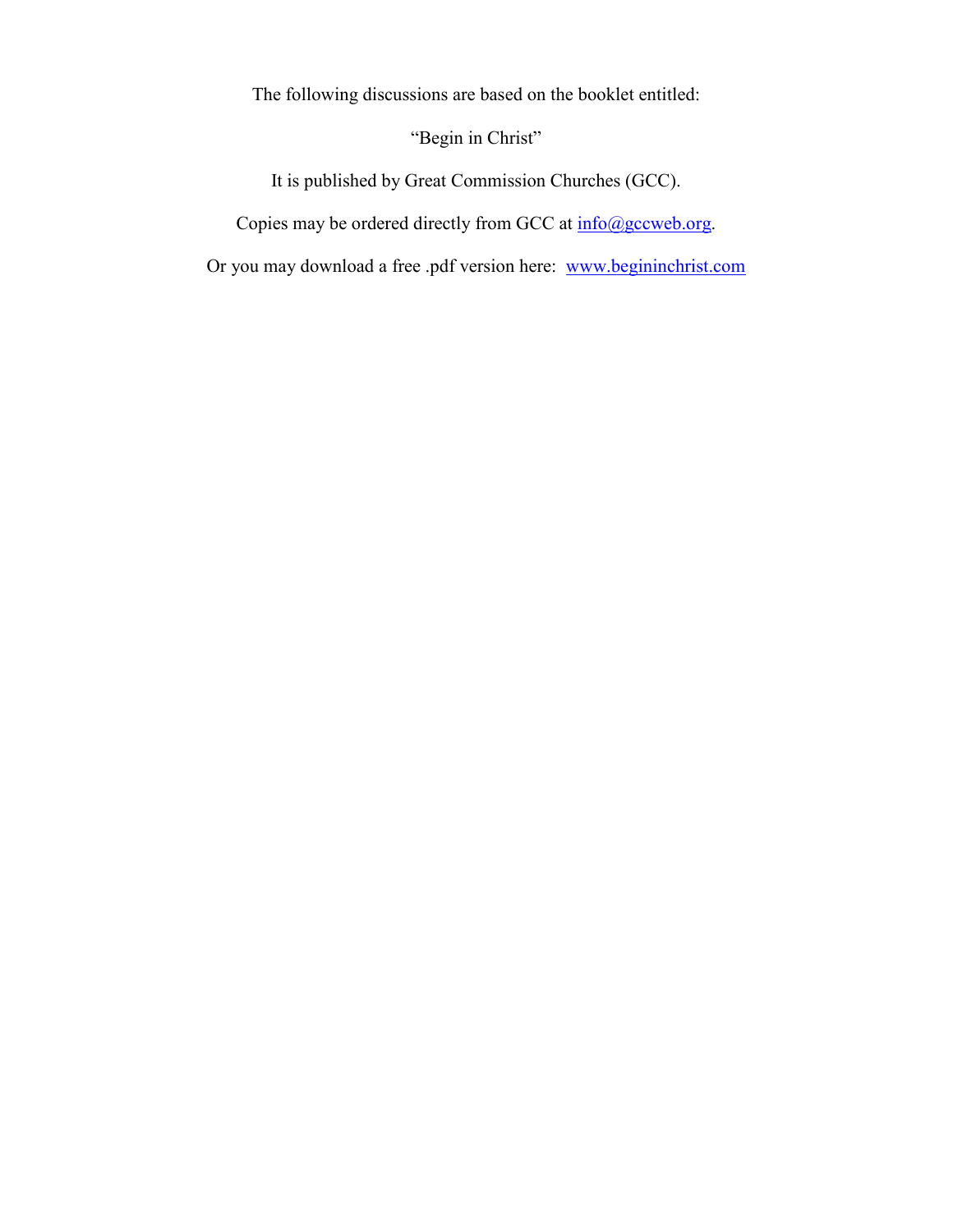### Begin in Christ - Lesson 1 - Jesus Christ: The Person

#### Discussion questions

- Icebreaker: Read aloud "One Solitary Life" on page 1. Have you tended to think Jesus' life had a big or small impact in the history of the world? Why?
	- 1. Read Luke 2:46. What characteristic did Jesus seem to have from His early years? Why do you think this is significant?
	- 2. Read Matthew 1:18-23. What two main things were unique about Jesus' birth? Why are this significant to you?
	- 3. Read 1 Peter 2:21-23 and 1 John 3:5. What is surprising to you about these observations of Peter and John about Jesus' life? (Keep in mind: these were men who lived with Jesus day by day for 3 years.) Why was it important for Jesus to live a sinless life?
	- 4. Have several people look up and read aloud for review: John 10:30; John 14:6, John 14:8-9; John 8:57-58; John 5:18; John 10:33. What is surprising to you about Jesus' claims in these verses? How did other people react to His claims?
	- 5. Review question (pgs. 2-3): Why is it important for us to realize that Jesus was ordinary in His humanity?
	- 6. Review question (pgs. 3-7): What verse(s) from the lesson helped you to connect with the truth that Jesus is God? Why is this truth important?
	- 7. What does Jesus Christ mean to you personally?

**Prayer:** Pray that God would help each of us to grow closer to Jesus as we study the Bible in this series. Pray for a humility and tenderness toward receiving and obeying God's Word.

Memory Verse – John 14:6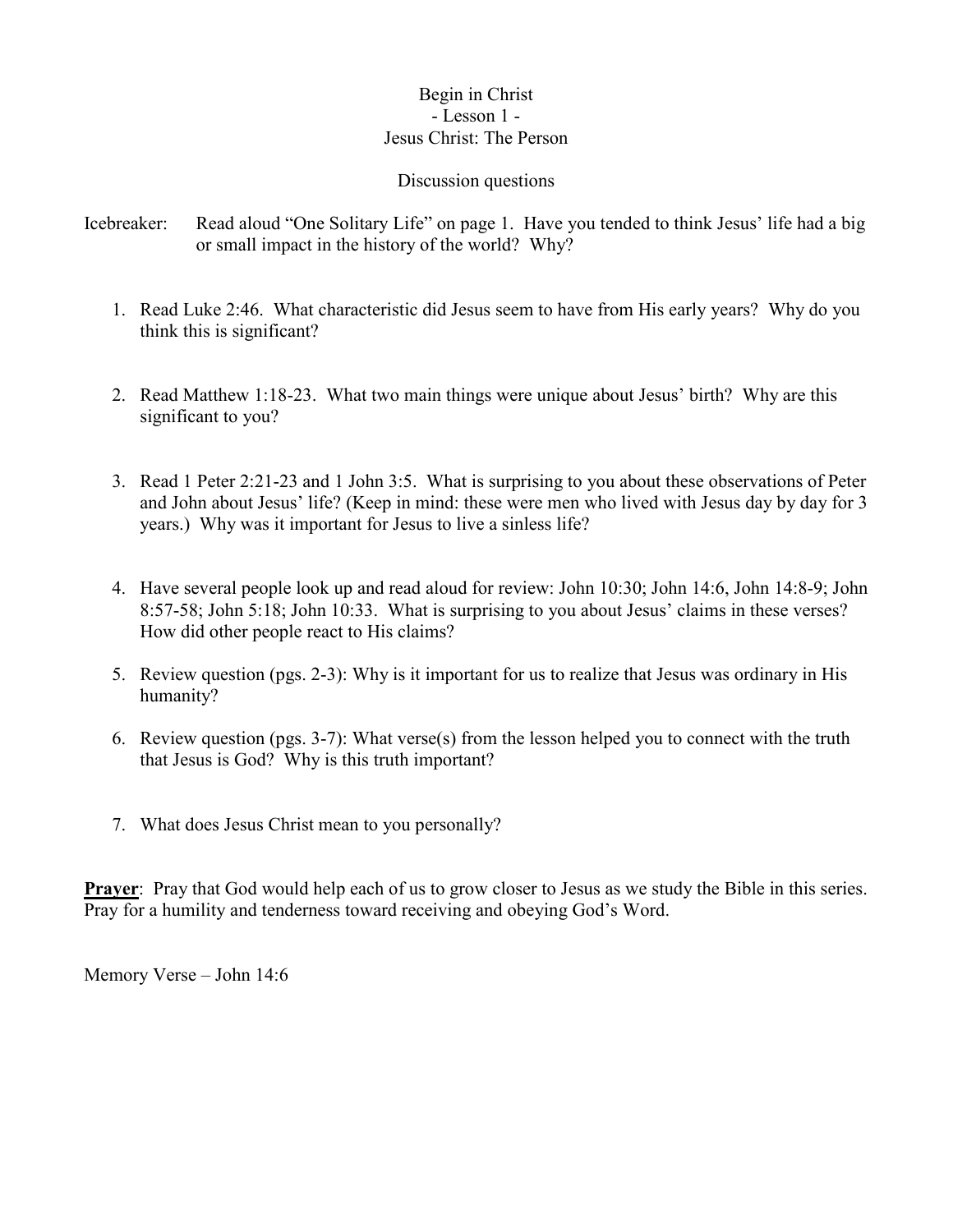### Begin in Christ - Lesson 2 - Jesus Christ: The Person

### Discussion questions

- Icebreaker: Read the quote at the bottom of page 17 by a modern atheist. When can you remember first thinking about eternity? How old were you?
	- 1. Would you consider yourself to be a good person? Why or why not?
	- 2. Take a personal inventory of the 10 commandments. Have you ever lied? Stolen anything? Lusted after another person? Used God's name in vain? Which ones haven't you broken at some point?
	- 3. What does James 2:10 say about your guilt if you have broken even one law?
	- 4. Read Romans 3:20 what is the purpose of the law (i.e. the Ten Commandments)? So **if** God judged you according to the 10 commandments, would you be innocent or guilty?
	- 5. Read 2 Corinthians 5:21 How can God give sinners eternal life and still be holy and just, when justice demands death for sin?
	- 6. According to 2 Cor. 5:21, why do we get eternal life (and heaven as our destiny)?
	- 7. What does it mean to receive or accept Christ as your Lord (ie. Master or Leader)?
	- 8. What is the single most important decision you can make as a result of this study?

**Prayer:** Pray that each of us would allow Christ to be the Leader/Lord of every area of our lives.

Memory Verse – 1 John 5:11-12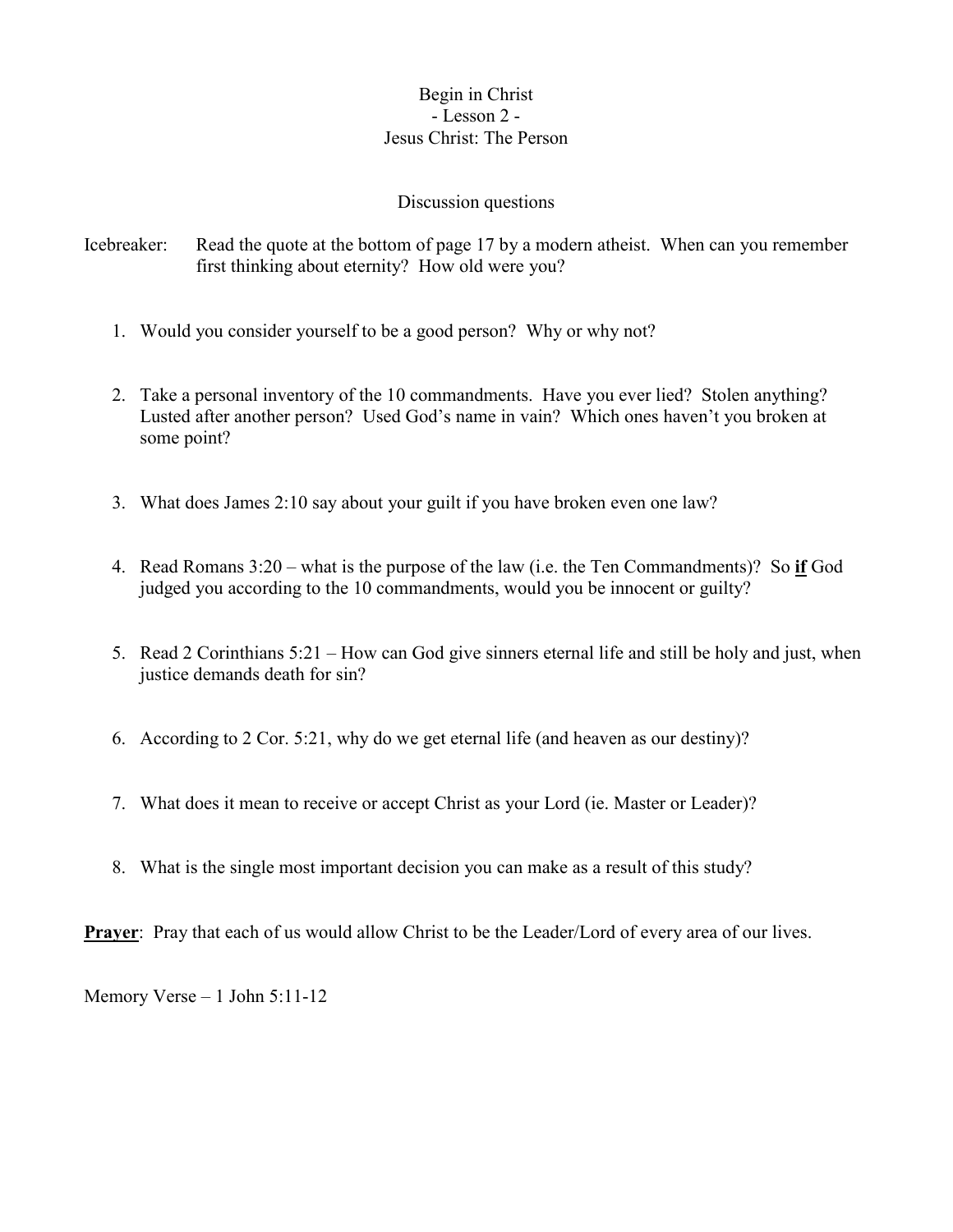## Beginning in Christ - Lesson 3- Just the Beginning

#### Discussion questions

Icebreaker: What is a time when you experienced uncertainty about a decision you had to make?

- 1. Read Philippians 1:6. What is comforting to you about this promise of God?
- 2. Read 1 John 5:13. What does this verse say about how certain you can be of your salvation? Why is this good news to you personally?
- 3. Read John 5:24. How is becoming a child of God described in this verse? When did you cross over from death to life? (Tell the story of how this happened in your life.)
- 4. Read Eph. 1:13-14. What do all people who put their faith in Christ receive? Why is this important to you?
- 5. Read Psalm 119:89 and Psalm 119:160. How are you impacted by the knowledge that God's Word is true and eternal?
- 6. How have you gotten the "Fact-Faith-Feelings" order mixed up in the past? What effect did this have on your life?

**Prayer**: Pray that our faith would be in Christ alone. Ask God to help us trust in Him, even when our circumstances, doubts or feelings make believing in God difficult.

Memory verse: John 5:24